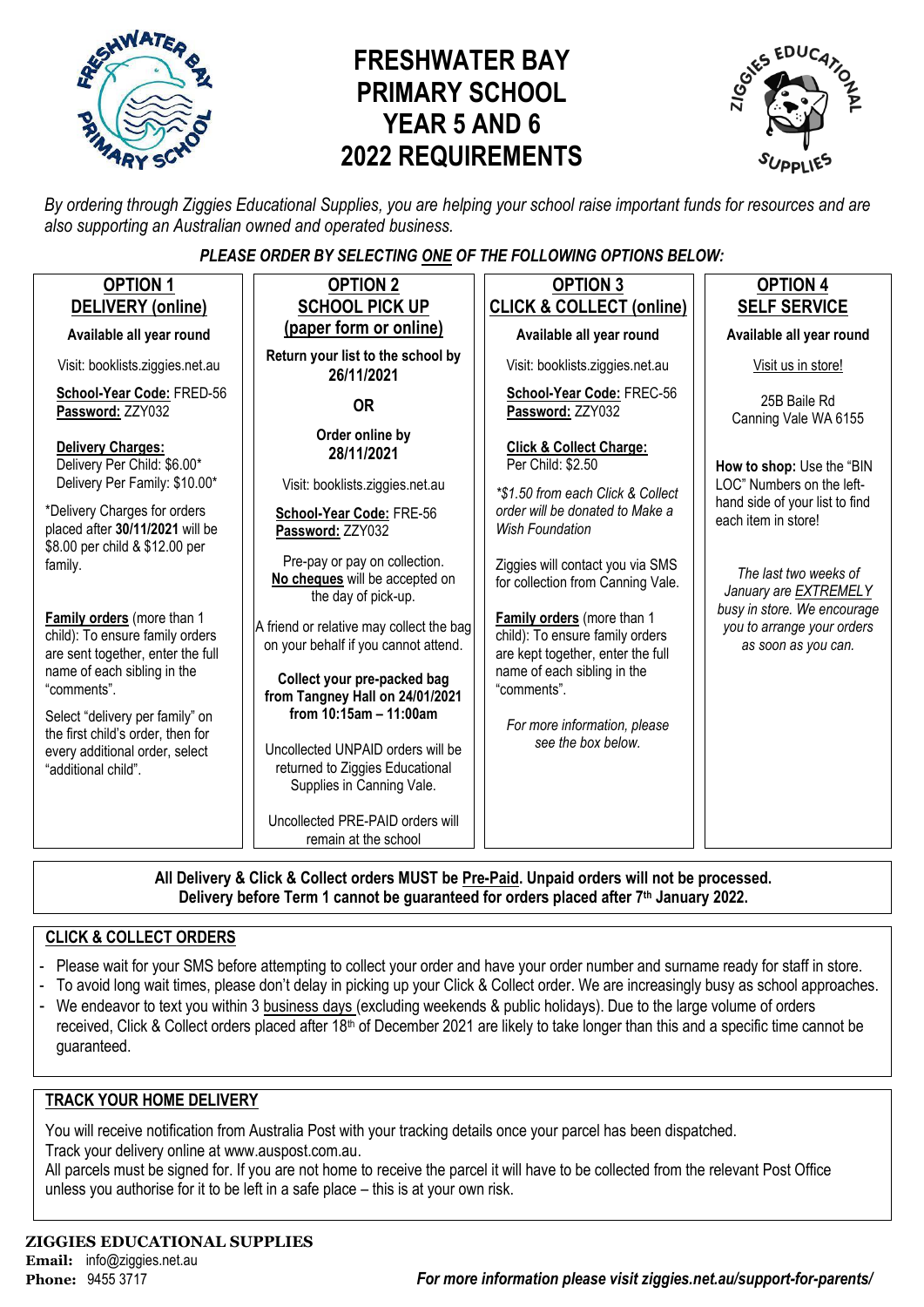

## **MISSING ITEMS**

Please ensure that you open your parcel and check your order as soon as you receive it. If you have any items missing from your pack that are not listed as being on back order, PLEASE NOTIFY US WITHIN 14 DAYS OF RECEIVING your order by emailing info@ziggies.net.au.

*Any claims made after this date will not be accepted.*

## **REFUNDS**

- Refunds will be granted for textbooks/workbooks on your Requirements List that are in **PERFECT** condition up to the **14th February 2022** or **14 days from date of purchase** (whichever is the latter).
	- PERFECT condition = still wrapped in packaging, no name written on, no bent corners, no book covering.
- **NO REFUNDS WILL BE GIVEN FOR DIGITAL PRODUCTS.**
- Ziggies will gladly refund or exchange any items deemed faulty from the manufacturer.
- **NO REFUNDS WILL BE ISSUED FOR ITEMS MARKED WITH A #, THESE ITEMS ARE FIRM SALE.**

**Please note: A refund or exchange cannot be given if the receipt is not presented.**

| <b>Store Trading Hours:</b>                                                                                                                                                                       |                                                                                                                                                  | <b>Store locations:</b>                                                                                                                                |  |  |  |  |  |
|---------------------------------------------------------------------------------------------------------------------------------------------------------------------------------------------------|--------------------------------------------------------------------------------------------------------------------------------------------------|--------------------------------------------------------------------------------------------------------------------------------------------------------|--|--|--|--|--|
| Mon – Fri                                                                                                                                                                                         | $9:00am - 5:00pm$                                                                                                                                | 25B Baile Rd<br>❖<br>Canning Vale WA 6155                                                                                                              |  |  |  |  |  |
| Saturday                                                                                                                                                                                          | $9:00$ am $-1:00$ pm                                                                                                                             |                                                                                                                                                        |  |  |  |  |  |
| <b>Extended hours:</b><br>Sat 8 <sup>th</sup> Jan<br>Sat 15 <sup>th</sup> Jan                                                                                                                     | $9:00$ am $-3:00$ pm<br>$9:00am - 3:00pm$                                                                                                        | <b>Parking:</b> Please be aware that there is limited parking in the<br>last two weeks of January. Please be respectful of<br>neighbouring businesses. |  |  |  |  |  |
| Sat 22 <sup>nd</sup> Jan<br>Thurs 27 <sup>th</sup> Jan<br>Fri 28 <sup>th</sup> Jan<br>Sat 29 <sup>th</sup> Jan<br>Sun 30 <sup>th</sup> Jan<br>Mon 31 <sup>st</sup> Jan<br>Sat 5 <sup>th</sup> Feb | $9:00am - 5:00pm$<br>$8:00am - 6:00pm$<br>$8:00am - 6:00pm$<br>$9:00am - 5:00pm$<br>$11:00am - 4:00pm$<br>$8:00am - 6:00pm$<br>$9:00am - 3:00pm$ | To avoid parking issues, we strongly encourage you to visit<br>our store earlier or select the delivery option.                                        |  |  |  |  |  |
| * Christmas Eve (24th Dec) 9:00am-3:00pm<br>* Closed all public holidays (i.e. Christmas Day,<br>Boxing Day, New Year's Day, Australia Day etc.)                                                  |                                                                                                                                                  |                                                                                                                                                        |  |  |  |  |  |

#### **Covid-19**

Due to the current situation with Covid-19, we will be monitoring and restricting (if necessary) the number of customers in store for the safety of our customers and staff. If you are visiting our stores in the last 2 weeks of January, please be aware that you may need to wait in line to enter our stores for self-service, so please limit the number of family members you bring with you. We highly recommend that you visit before this time. All customers will be required to sign in using the Safe WA App or the manual register.

#### **Plastic Bags**

We encourage you to bring re-usable bags into store if doing self-service. Re-usable plastic and fabric bags will be available to purchase if required.

#### **Parents to Supply**

3x Boxes of Tissues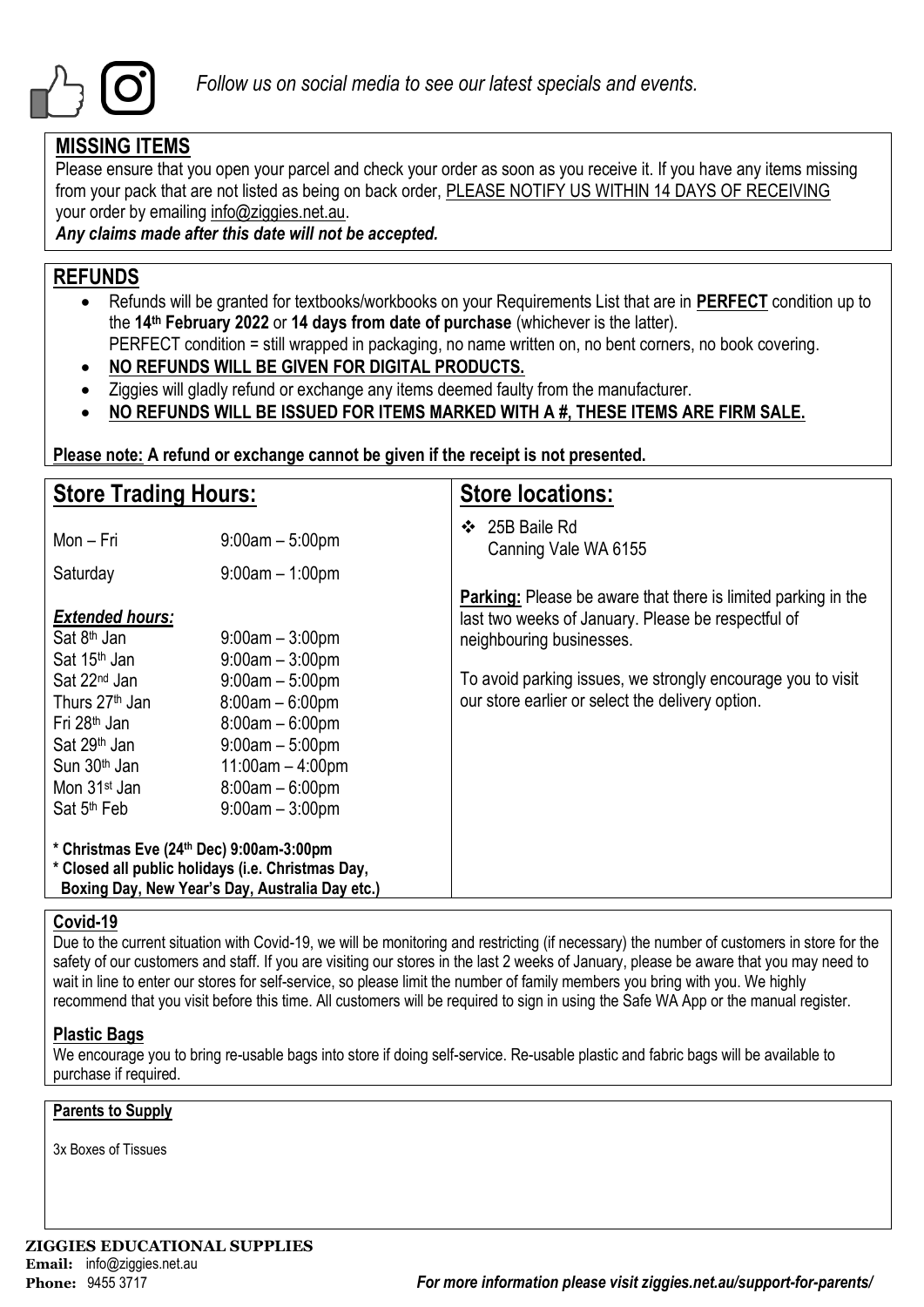## **FRESHWATER BAY PRIMARY SCHOOL YEAR 5 AND 6 2022**

**Student Name:** \_\_\_\_\_\_\_\_\_\_\_\_\_\_\_\_\_\_\_\_\_\_\_\_\_\_\_ **Parent Name: \_\_\_\_\_\_\_\_\_\_\_\_\_\_\_\_\_\_\_\_\_\_\_\_\_\_\_\_\_\_\_\_\_\_\_\_\_\_\_**

**Parent Contact #:**  $\qquad \qquad$  **Email Contact:**  $\qquad \qquad$ 

*PLEASE TICK THE ITEMS YOU WISH TO PURCHASE*

| <b>BIN LOC</b> | <b>ITEM</b>                                                                           |                | QTY PRICE EA TOTAL |          |
|----------------|---------------------------------------------------------------------------------------|----------------|--------------------|----------|
|                | PERSONAL ITEMS FOR STUDENT USE                                                        |                |                    |          |
| 0027           | Binder A4 2D 25mm Blue (Any colour) (Not lever arch) (Retain from previous year)      | 1              | \$3.85             | \$3.85   |
| 0069           | Book Bag 270mm x 380mm Nylon Navy Blue (Retain from previous year)                    | 1              | \$8.00             | \$8.00   |
| 0087           | Calculator Desktop Jastek Compact Blue                                                | $\mathbf{1}$   | \$10.95            | \$10.95  |
| 0098           | Clipfolder A4 PE Black (Any colour)                                                   | 1              | \$4.15             | \$4.15   |
| 0103           | Compass Micador 325                                                                   | $\mathbf{1}$   | \$1.45             | \$1.45   |
| 0122           | # Diary Student Dated 2022 (Must be a Student Diary)                                  | 1              | \$2.10             | \$2.10   |
| 0126           | Display Book A4 20 Inserts Clear Front Black (Any colour)                             | $\sqrt{3}$     | \$1.95             | \$5.85   |
| 0161           | Dividers A4 Plastic 5 Tab                                                             | $\sqrt{2}$     | \$2.25             | \$4.50   |
| 0196           | Eraser Large Vinyl                                                                    | $\mathbf{1}$   | \$0.55             | \$0.55   |
| 0225           | Exercise Book Spirax A4 64 Page 9mm Dotted Thirds                                     | $\overline{2}$ | \$1.75             | \$3.50   |
| 0234           | Exercise Book Spirax A4 96 Page 8mm                                                   | $\,6\,$        | \$2.15             | \$12.90  |
| 0251           | # Glue Stick Bostik Blu 35g                                                           | $\overline{2}$ | \$3.20             | \$6.40   |
| 0270           | Grid Book Olympic A4 96 Page 10mm                                                     | $\overline{2}$ | \$2.10             | \$4.20   |
| 0272           | Handy Pouch Micador Multipurpose A4                                                   | 1              | \$5.05             | \$5.05   |
| 0280           | # Headphones Kensington With Volume Control Lime                                      | 1              | \$14.75            | \$14.75  |
| 0281           | # Highlighter Maped Assorted Colours in Wallet 4 (Retain from previous year)          | 1              | \$4.05             | \$4.05   |
| 0295           | # Marker Artline 70 Black (One for classroom)                                         | $\overline{2}$ | \$3.50             | \$7.00   |
| 0365           | # Marker Whiteboard Faber Connector 8                                                 | 1              | \$14.10            | \$14.10  |
| 0392           | # Pen Artline 210 0.6mm Black                                                         | $\mathbf{1}$   | \$3.35             | \$3.35   |
| 0395           | # Pen Artline 210 0.6mm Red                                                           | 1              | \$3.35             | \$3.35   |
| 0406           | # Pen Medium Point Artline 8210 Blue                                                  | $\overline{4}$ | \$0.45             | \$1.80   |
| 0407           | # Pen Medium Point Artline 8210 Red                                                   | $\overline{2}$ | \$0.45             | \$0.90   |
| 0418           | Pencil Case Zip Top Micador 235x130mm (Must be this size) (Retain from previous year) | $\mathbf{1}$   | \$2.30             | \$2.30   |
| 0419           | Pencil Case Zip Top Micador 340x170mm (Must be this size) (Retain from previous year) | 1              | \$3.00             | \$3.00   |
| 0420           | Pencil Coloured Columbia 12                                                           | $\mathbf{1}$   | \$2.95             | \$2.95   |
| 0441           | Pencil Standard HB Columbia Copperplate                                               | 8              | \$0.50             | \$4.00   |
| 0470           | Pencil Sharpener Single Hole Maped Shaker                                             | $\mathbf{1}$   | \$1.00             | \$1.00   |
| 0499           | Protractor Celco 10cm 180 Degrees (Retain from previous year)                         | 1              | \$0.60             | \$0.60   |
| 0506           | Ruler Wooden 30cm (Retain from previous year)                                         | $\mathbf{1}$   | \$0.80             | \$0.80   |
| 0510           | Scissors Maped School 170mm (Retain from previous year)                               | $\mathbf 1$    | \$2.25             | \$2.25   |
|                | If your child is left handed, please select the scissors below                        |                |                    |          |
| 0517           | Scissors Celco 165mm Left Handed Green Handle (Retain from previous year)             | 0              | \$2.25             | \$0.00   |
| 1012*          | Book Sleeves Clear A4 Pack 5                                                          | 1              | \$5.50             | \$5.50   |
| 1172*          | # Pen Sharpie Fine Metallic Gold 1.0mm                                                | 1              | \$3.75             | \$3.75   |
| 1173*          | # Pen Sharpie Fine Metallic Silver 1.0mm                                              |                | \$3.75             | \$3.75   |
| 1263*          | Whiteboard Eraser Stat Magnetic Mini                                                  | 1              | \$1.25             | \$1.25   |
| 2007           | My Word Bank (Retain from previous year)                                              | $\mathbf{1}$   | \$5.95             | \$5.95   |
| C              | Freshwater Bay Primary School Spelling Mastery Years 3-6 (supplied bulk to School)    | -1             | \$28.95            | \$28.95  |
|                | <b>SUBTOTAL</b>                                                                       |                |                    | \$188.80 |
|                |                                                                                       |                |                    |          |
| <b>ART</b>     |                                                                                       |                |                    |          |
| 0413           | # Pen Sharpie 1.0mm Black                                                             | 1              | \$2.95             | \$2.95   |
| 0555           | Visual Diary A5 60 Leaf 110gsm                                                        | $\mathbf{1}$   | \$3.30             | \$3.30   |
| 1179*          | # Pen Uni Pin 0.3mm Fineline Black                                                    | $\mathbf 1$    | \$3.45             | \$3.45   |
|                | <b>SUBTOTAL</b>                                                                       |                |                    | \$9.70   |
|                |                                                                                       |                |                    |          |
| <b>FRENCH</b>  |                                                                                       |                |                    |          |
| 0126           | Display Book A4 20 Inserts Clear Front Black                                          | 1              | \$1.95             | \$1.95   |
|                | <b>SUBTOTAL</b>                                                                       |                |                    | \$1.95   |

#### *CONTINUED ON NEXT PAGE*